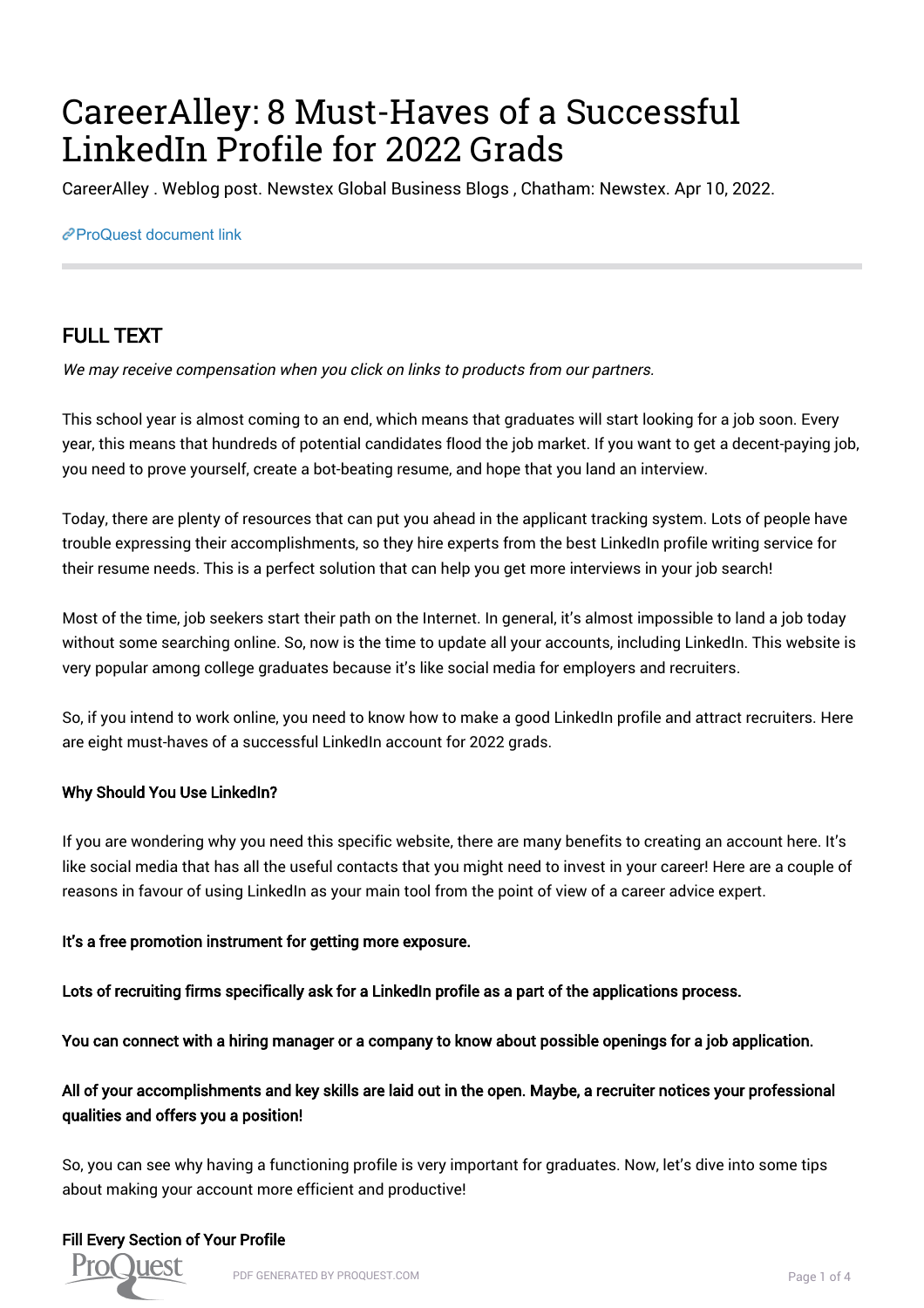In 2022, it shouldn't even be mentioned that you need to fill out your account 100%. Every section is there for a reason. First of all, you will provide valuable info to the ATS system that will increase traffic on your account. Second of all, recruiters can see all of your accomplishments in one place without asking for more info.

# Create Your Own Custom URL

Usually, most LinkedIn users have an automatically generated link to their profile, which is very long with random letters and numbers. Your profile will definitely stand out for the hiring managers. This tip will also help in the applicant tracking process. You can see it as having your own personal brand with your name on it!

Here are some tips about changing your automated URL to a custom one.

# Open up your LinkedIn account.

# Find the "Edit public profile and URL" shortcut.

# Create your own link. It's better to use your first and last name, so recruiters can remember you better.

# Add a Personal Touch, Like a Background Photo

It goes without saying that applicants need to add their profile photos. Using a custom background can also make your account more productive. For example, if you graduated from a university linked to photography, using your own photos can generate interest in your account. For some people, the visual element is crucial.

# Pay Attention to the Summary on Your Profile

Some specialists say that you can create a unique headline that will grab the attention of the recruiters immediately. Here, you can also briefly explain how your work and life experiences turned you into a valuable worker.

# Have an Effective Network of Competent People

LinkedIn is all about networking. You can add as many contacts as you want, including your past colleagues, employers, or classmates. A lot of career resources can be put into forming an effective circle of communication. You never know what people you might need during your work experience.

# Don't Overuse Buzzwords in Your Headlines

Buzzwords are terms that are overused in the corporate world. For example, some experts say that words like "leader," "specialist," "innovative," and similar terms are overrated. On the other hand, don't forget about important keywords. You still need to craft a winning resume to beat the ATS.

# Don't Beat Around the Bush

Of course, some people want to have an introduction about themselves, their rank, and their greatest achievements. This will look great during your official interview. In a LinkedIn profile, it's better to get to the point.

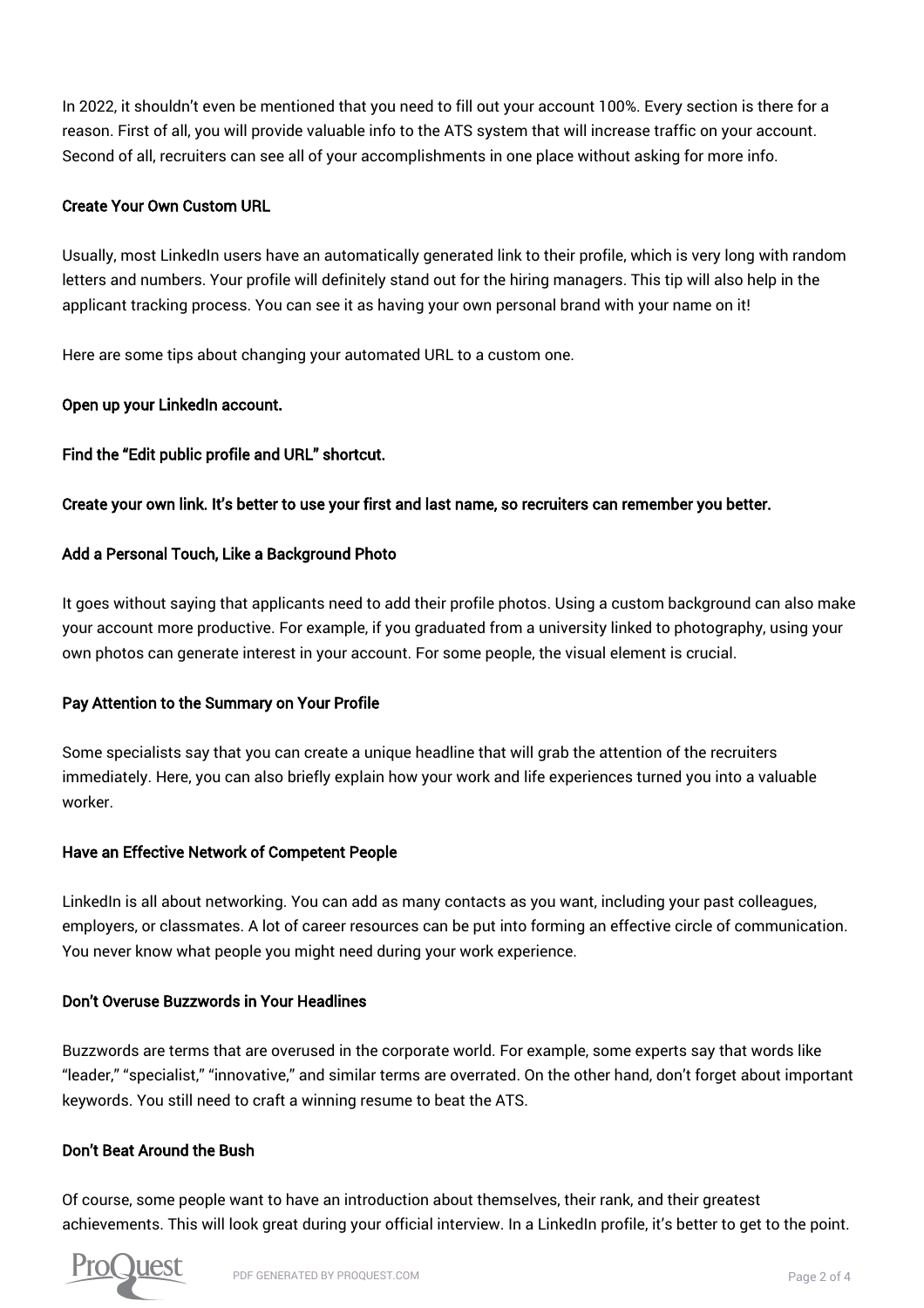Usually, recruiters don't have a lot of time to read long entries in every section of the account.

It's always best for graduates to use the full extent of this social media. You still have your connections from a university, so add your professors, classmates, or tutors. Maybe, some of them will even agree to write a letter of recommendation for you! This will serve as an advantage when you are looking for a job.

#### **Takeaway**

So there you have it, eight must-haves of a successful LinkedIn profile for 2022 grads! Don't worry about having a perfect account from the first try. It's always a good idea to ask for outside help or to look for expert accounts as an example.

# Provided by ResumeService24

#### Related posts:

The views expressed in any and all content distributed by Newstex and its re-distributors (collectively, the "Newstex Authoritative Content") are solely those of the respective author(s) and not necessarily the views of Newstex or its re-distributors. Stories from such authors are provided "AS IS," with no warranties, and confer no rights. The material and information provided in Newstex Authoritative Content are for general information only and should not, in any respect, be relied on as professional advice. Newstex Authoritative Content is not "read and approved" before it is posted. Accordingly, neither Newstex nor its re-distributors make any claims, promises or guarantees about the accuracy, completeness, or adequacy of the information contained therein or linked to from such content, nor do they take responsibility for any aspect of such content. The Newstex Authoritative Content shall be construed as author-based content and commentary. Accordingly, no warranties or other guarantees are offered as to the quality of the opinions, commentary or anything else appearing in such Newstex Authoritative Content. Newstex and its re-distributors expressly reserve the right to delete stories at its and their sole discretion.

# **DETAILS**

| Subject:                       | <b>Careers; Social networks</b>                              |
|--------------------------------|--------------------------------------------------------------|
| <b>Business indexing term:</b> | Subject: Careers Social networks; Corporation: LinkedIn Corp |
| Company / organization:        | Name: LinkedIn Corp; NAICS: 518210                           |
| <b>Publication title:</b>      | Newstex Global Business Blogs; Chatham                       |
| <b>Publication year:</b>       | 2022                                                         |
| <b>Publication date:</b>       | Apr 10, 2022                                                 |
| Dateline:                      | Apr 10, 2022                                                 |
| <b>Publisher:</b>              | <b>Newstex</b>                                               |
| Place of publication:          | Chatham                                                      |